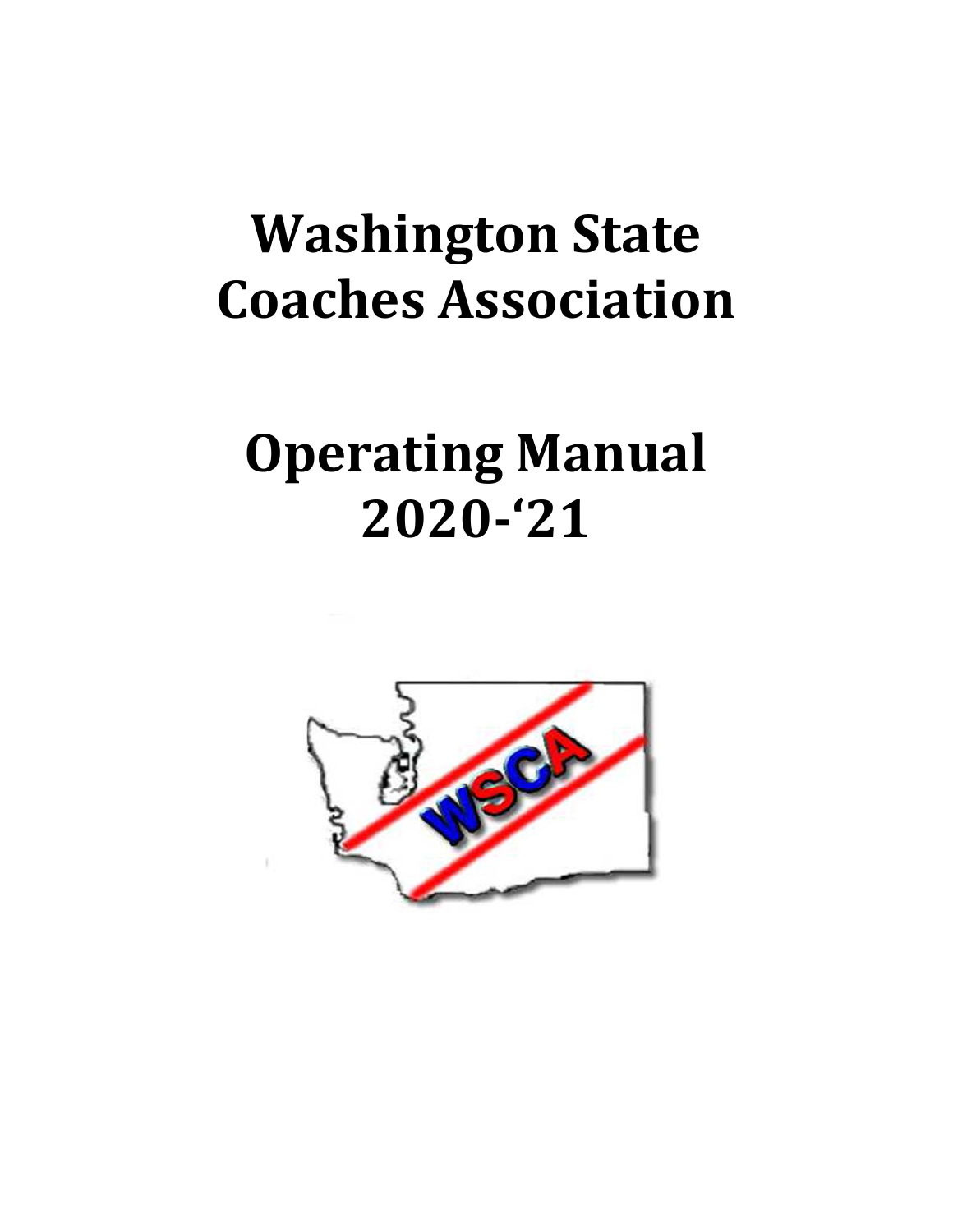# **WASHINGTON STATE COACHES ASSOCIATION**

The intent of the Operating Manual is to provide guidelines to assist the WSCA Executive Board and ISA representatives in fulfilling the objectives of the WSCA

Any additions, deletions, or revisions can and will be made whenever the President, the Executive Board and/or an approved ISA representative feels that it is necessary.

# **Mission Statement of the WSCA**

The mission of the Washington State Coaches Association is to support its membership by creating educational opportunities through sport specific clinics, providing resources which enhance the highest possible knowledge, standards, and ethics in the coaching profession and to recognize and celebrate excellence of our membership, their families, their teams and players.

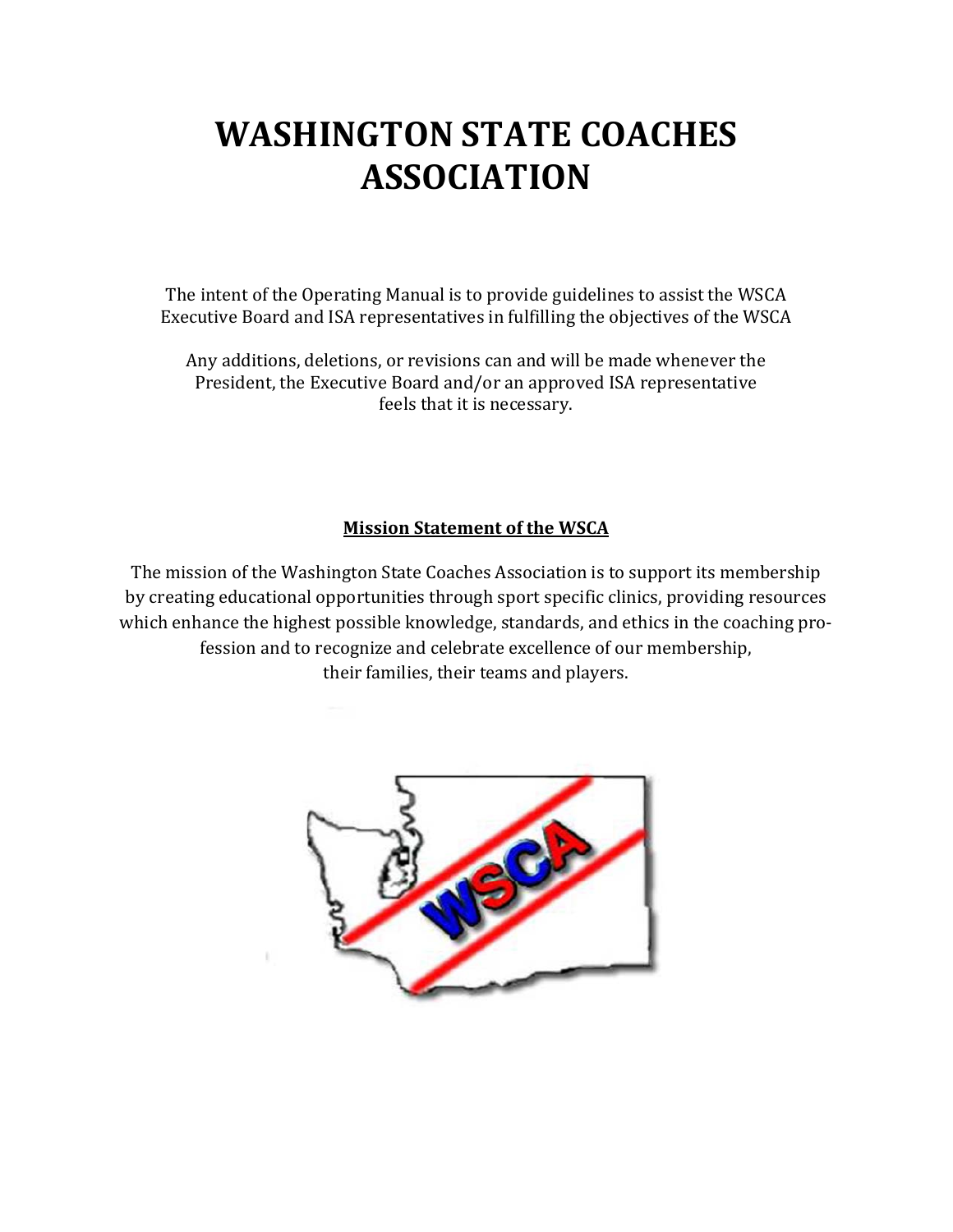# **WASHINGTON STATE COACHES ASSOCIATION CONSTITUTION**

### **Article I**

#### **NAME**

Section 1: This organization shall be known as the WASHINGTON STATE COACHES ASSOCIA-TION and may be referred to as the WSCA.

#### **Article II**

#### **OBJECTIVES**

- Section 1: To promote the understanding of the athlete as he/she relates to coaches, athletics, and the schools of Washington State.
- Section 2: To endeavor to meet the needs of all WIAA sports by aiding the Individual Sport Associations, and may be referred to as the ISAs.
- Section 3: To secure a representative membership of coaches in the hope of developing better communication among schools, coaches, and athletes.
- Section 4: To promote good healthy fellowship, social contacts, and professional networking among coaches.
- Section 5: The WSCA is registered as a non-profit organization with the State of Washington and the federal government.

#### **Article III**

#### **MEMBERSHIP**

#### **Section 1: Individual Membership**

- A. Active Members: Only such coaches who are or will be actively engaged in (or directly associated with) the profession of coaching athletics in the state of Washington, shall be eligible for Active membership.
- B. Associate Members: Any individual who has an interest in coaching and presently is inactive as a coach may be eligible for Associate membership.
- C. Lifetime Members:

1. Candidates for *Lifetime* membership must be approved by a majority vote of the WSCA Executive Board. Candidates are nominated through an application process found on the WSCA website. Any person who has retired from coaching, and who has made positive contributions working with student athletes, contributed to the WSCA and the coaching profession in the advancement of athletics and has been coaching as a member in good standing of the WSCA for a minimum of twenty-five (25) years, shall be eligible for consideration for *Lifetime* membership.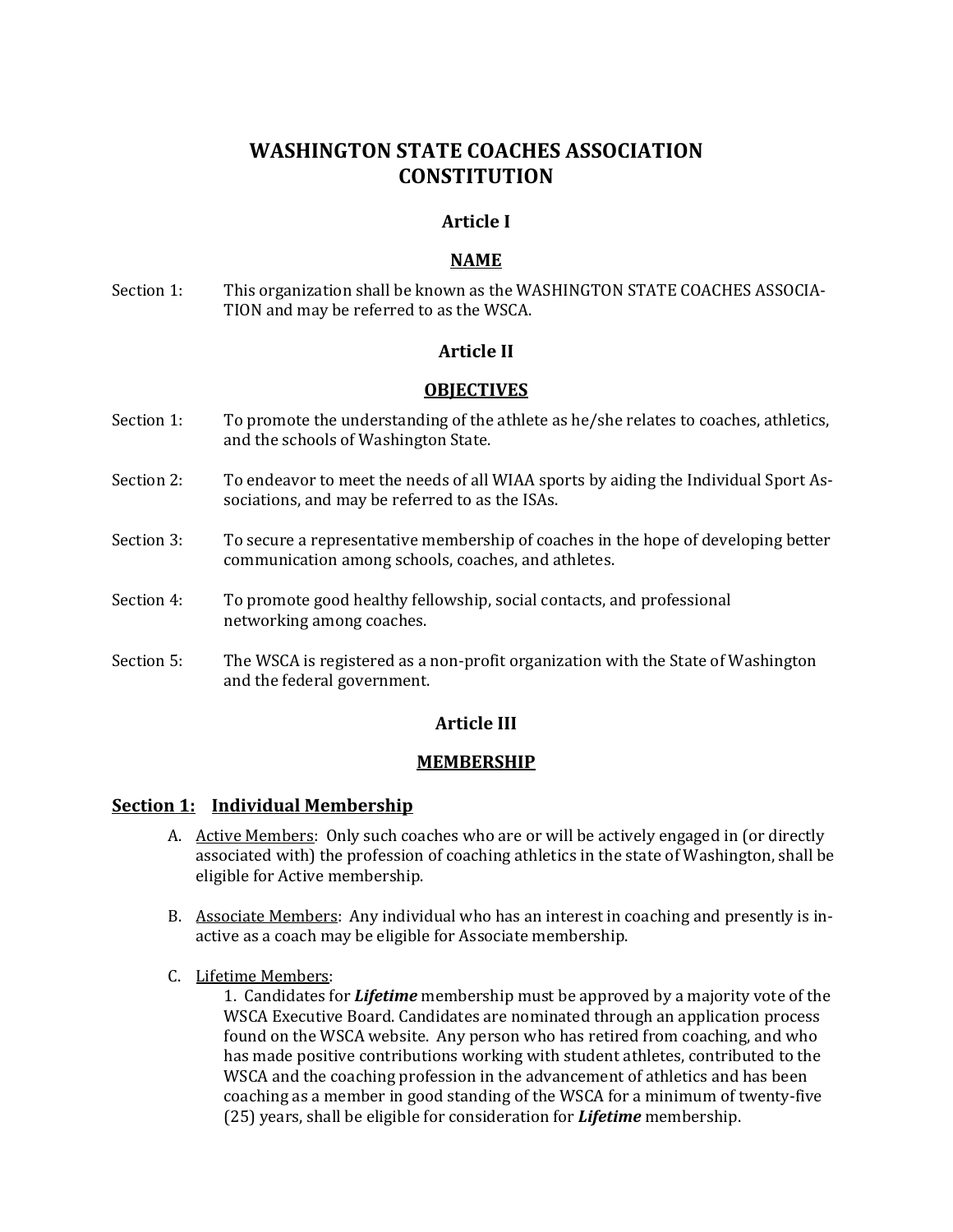2. The retiring past president of the WSCA shall automatically become a *Lifetime Member*. No application is necessary for past president's becoming a Lifetime member.

# **Section 2: Individual Sport Association (ISA) Membership:**

- A. Any group of coaches representing the WIAA sport in the state of Washington may petition the WSCA Executive Board for admission as an ISA. That admission will be granted when the following conditions have been met:
	- The members of the ISA are also members of the WSCA.
	- The ISA Rep must be an active coach in the state of Washington
	- The ISA has officers on file with the Executive Secretary of the WSCA.
	- The ISA must set up a financial account under the name of that individual sport with a financial institution and provide the institution the WSCA tax ID# to operate their account. It is up to each individual sport group to serve as their own accountant, tracking and documenting all expenditures and deposits.
	- The ISA is prepared to provide a financial report of all incomes and expenditures of their individual sport group, once a year that coincides with the WSCA calendar beginning June 1 and ending May 31.
	- The objectives of the ISA shall not conflict with the objectives of the WSCA.
- B. Each ISA representative is required to submit the *Annual ISA Reimbursement Request form* to the WSCA Executive Secretary each year, if they wish to receive the per member reimbursement for their individual sport organization. Reimbursement forms must be received prior to April 30. Reimbursement will be dispersed only if required paperwork is completed and submitted by the April 30 deadline.
- D. There shall be only one recognized ISA for each WIAA recognized sport. If there is a need for a "Co-ISA", such approval is required by the Executive Board. See Appendix B
- E. The president of the ISA will be the sports representative for that particular sport unless a designee has been approved by the WSCA Executive Board.
- F. ISAs will receive a complimentary WSCA membership card, if so desired, during their active service as an individual sport representative . Only one card per sport/ISA will be offered.

# **Article IV**

#### **Membership Fee**

- Section 1: The annual membership fee for the Active and Associate members shall be determined by a majority vote of the Executive Board.
- Section 2: Lifetime Members shall pay no membership fee
- Section 3: Active WSCA Executive Board members will receive a complimentary WSCA membership card, if so desired, during their active service on the Executive Board.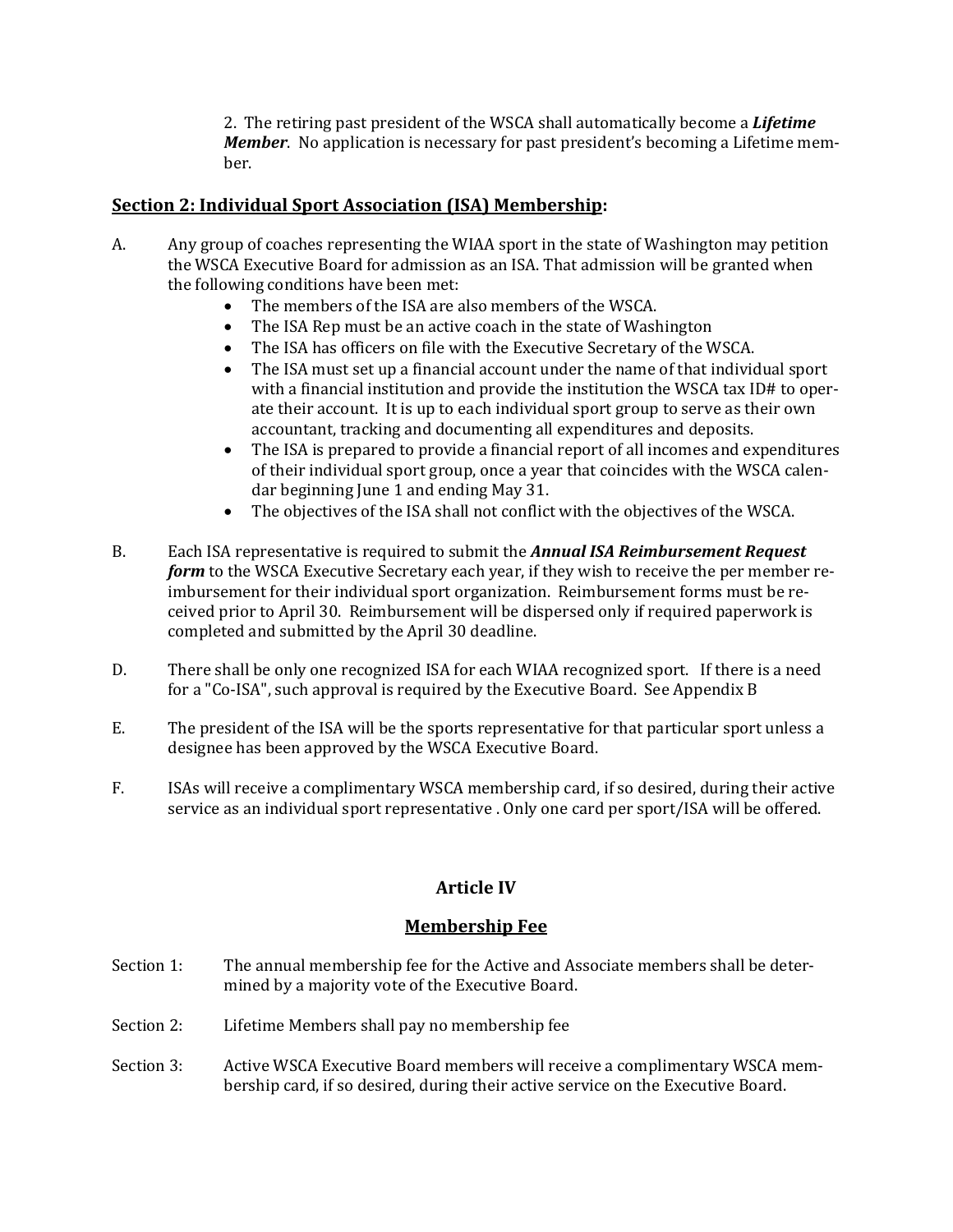#### **Article V**

#### **EXECUTIVE BOARD**

- Section 1: The Executive Board shall consist of the officers listed in Article VI.
- Section 2: The Executive Board shall have complete control of the association affairs, funds and property. They shall exercise all of the powers possessed by the association itself, insofar as such delegation of authority is consistent with the duties and objectives of the Operating Manual
- Section 3: The President of the WSCA shall be the Chairman of the Executive Board. The President and Executive Director shall have discretionary power to carry on the daily business of the WSCA**.** They will keep the Executive Board apprised of the activities.
- Section 4: Any vacancy on the Executive Board shall be filled by the president and confirmed by a simple majority of the Executive Board.
- Section 5: The Executive Board will meet three (3) times a year at a time and place to be determined by the president. The Executive Secretary shall notify the Executive Board a minimum of fifteen (15) days prior to the meeting date.
- Section 6: At any meeting of the Executive Board, eight (8) or more members shall constitute a quorum. A majority vote is necessary to decide any action brought before the meeting.
- Section 7: STIPENDS: The Executive Director/Treasurer, Magazine Editor, and Magazine Associate Editor shall be compensated yearly for performing their duties for the Association in the amount as follows:

| Executive Director/Treasurer | \$7,200 |
|------------------------------|---------|
| Magazine Editor              | \$3,000 |
| Associate Magazine Editor    | \$3,600 |

#### **Article VI**

#### **Officers**

- Section 1: The officers of the WSCA shall be President, Vice-President, Past President, Executive Director/Treasurer, Recording Secretary, Asstistant Executive Director. **See Appendix A**
- Section 2: The President shall preside at all meetings, call meetings of the Executive Board, and assign duties and responsibilities to members of the Executive Board.
- Section 3: The Vice-President shall assist the president and perform all of the duties of the president in his/her absence. He/she shall succeed the president for any reason which results in the president unable to fulfill the term of office.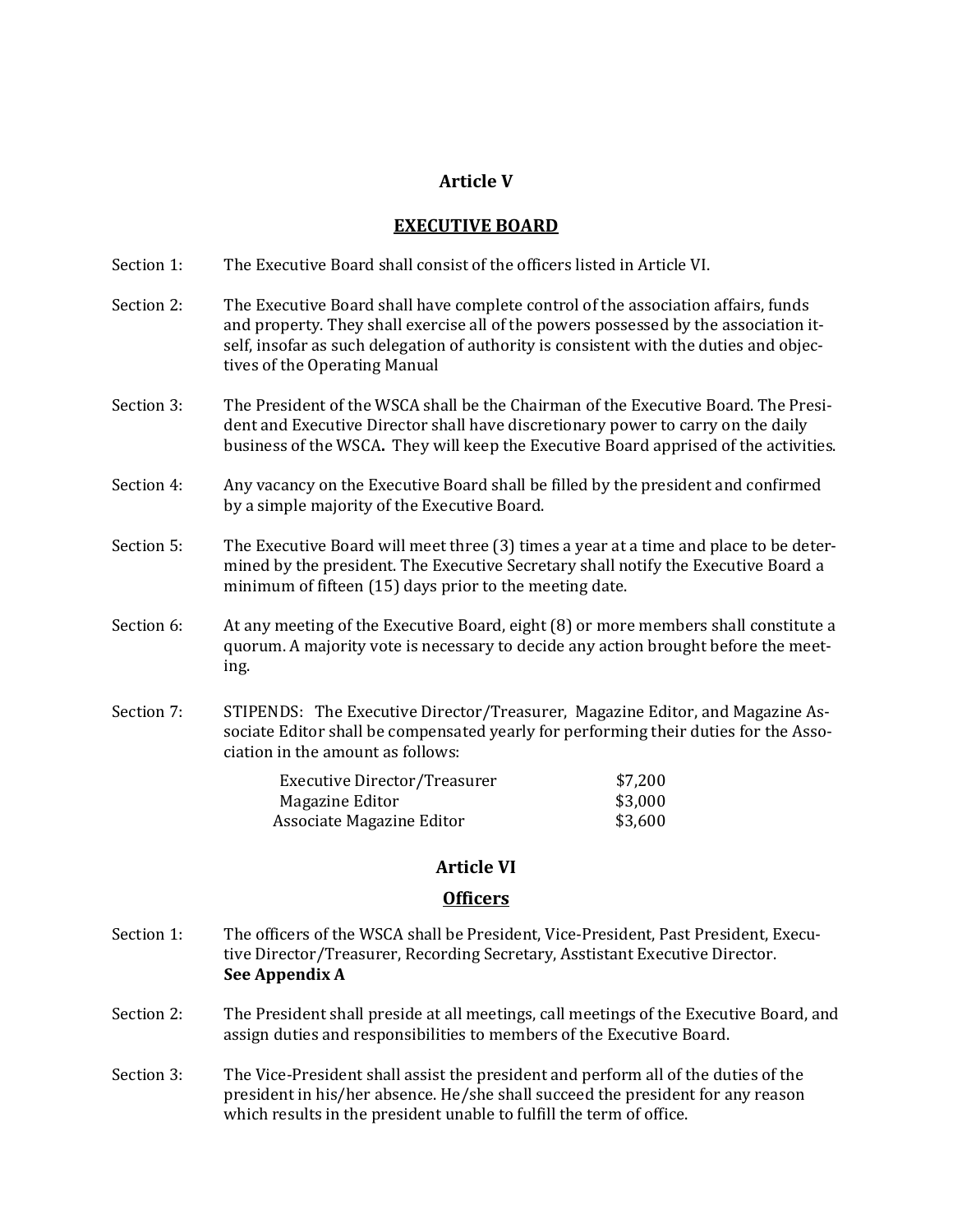- Section 4: The Recording Secretary shall keep the records and minutes of the WSCA. The Corresponding Secretary shall carry on the correspondence of the association. The Executive Director/Treasurer shall keep an account of all WSCA funds and shall submit a report of income and expenditures at each of the three Executive Board meetings held throughout the year. He/she shall keep an accounting of all ISA current officers.
- Section 5: Appointed positions on the Executive Board shall consist of Assistant Executive Director, Recording Secretary, Corresponding Secretary, Magazine Editor, WIAA Liaison, Scholarship Committee, All-State Games Liaison, WSCA Operating Manual, Lifetime Achievement Awards, Career Recognition Awards, Clock Hour Committee, Finance Committee and Representative Emeritus. Each will have duties assigned by the President.

# **Article VII**

# **Nominating Committee**

- Section 1: The nominating committee shall consist of the Executive Board.
- Section 2: The nominating committee shall prepare a list of candidates for each elective office, if needed, and shall present it to the Executive Board at its summer meeting.

# **Article VIII**

# **Election of Executive Board and Officers**

| Section 1: | <b>Past President:</b> The retiring president shall become the Past President.<br>The Past President shall serve a term of up to two (2) years on the<br>a.<br>Executive Board or until the current President is no longer serving in that posi-<br>tion. Upon the President leaving his/her position, the Past President will leave<br>the Executive Board.                                                                                                                                                                                                                                                                                                                                                                   |
|------------|--------------------------------------------------------------------------------------------------------------------------------------------------------------------------------------------------------------------------------------------------------------------------------------------------------------------------------------------------------------------------------------------------------------------------------------------------------------------------------------------------------------------------------------------------------------------------------------------------------------------------------------------------------------------------------------------------------------------------------|
| Section 2: | <b>President:</b> The Vice-President shall be a candidate for President of the WSCA.<br>The president is chosen by a majority vote of the Executive Board<br>a.<br>at the annual summer board meeting on even numbered years.<br>The president serves a term of two years as President on the Executive Board or,<br>b.<br>if the Executive Board so chooses, they can re-nominate the President to another<br>two-year term as President.<br>In the case where the vice president and Position #1 board members choose not<br>c.<br>to run for the office of president, then any other member of the Executive Board<br>may run for the position. The president shall be chosen by a majority vote of the<br>Executive Board. |
| Section 3: | Vice-President: The Vice-President will be chosen/selected/voted on, after the se-<br>lection of the President. The eligible candidates that did not get voted in as Presi-<br>dent shall be eligible for selection as Vice-President.<br>a. The vice-president is chosen by a majority vote of the Executive Board at<br>the annual summer meeting on even numbered years.                                                                                                                                                                                                                                                                                                                                                    |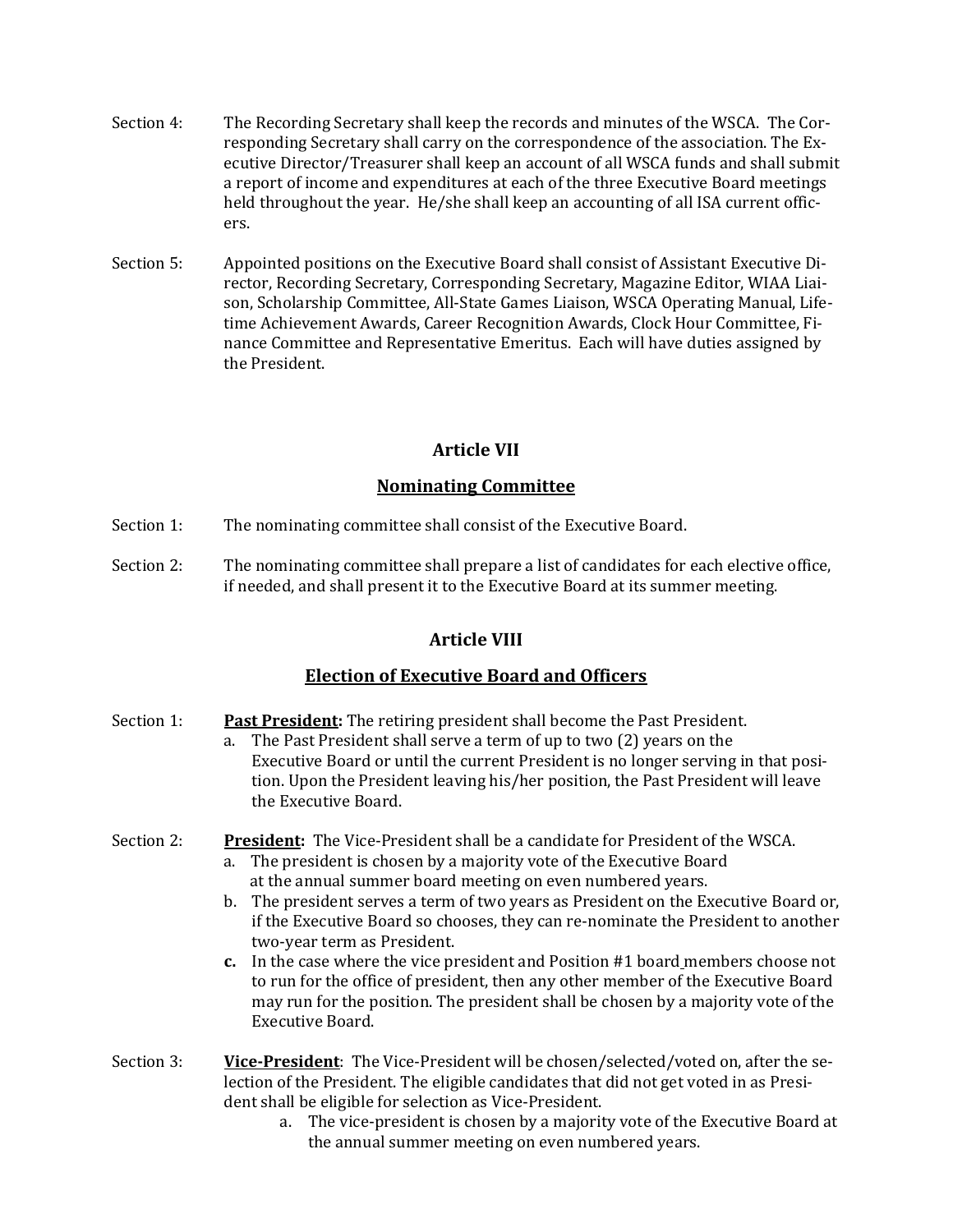|            | b. The vice-president serves a term of two (2) years as vice-president on<br>the Executive Board.                                                                                                                                                                                                                                                                                                                                  |
|------------|------------------------------------------------------------------------------------------------------------------------------------------------------------------------------------------------------------------------------------------------------------------------------------------------------------------------------------------------------------------------------------------------------------------------------------|
|            | The two - two year Position #1 board members who are in the third year of their<br>term, on even numbered years, shall be candidates for the vice-presidency.                                                                                                                                                                                                                                                                      |
| Section 4: | All appointed positions shall be appointed by the president and approved by a ma-<br>jority vote of the Executive Board.                                                                                                                                                                                                                                                                                                           |
|            | a. Each appointed position serves an indefinite term of office.<br>b. These positions shall be "re-appointed" upon the election of a new<br>President. The current officers may be re-appointed to their existing positions.                                                                                                                                                                                                       |
| Section 5: | <b>Board Members</b><br>Two, two-year board members are chosen by a majority vote of the Executive Board<br>at the annual Executive Board summer meeting on even numbered years:                                                                                                                                                                                                                                                   |
|            | <b>Board Position 2:</b> Two board members will serve years 1 & 2 on the Executive<br>Board. After two years, those members will move to Position 1.                                                                                                                                                                                                                                                                               |
|            | <b>Board Position 1:</b> Two board members will serve years 3 & 4 on the Executive<br>Board. After two years, members of Board Position 1 are eligible candidates for<br>consideration for President and/or Vice-President of the WSCA, on even num-<br>bered vears.                                                                                                                                                               |
| Section 6: | The summer Executive Board meeting shall be the last official meeting of the year<br>and the last meeting for sitting officers whose term ends with the new election of<br>officers. The President moves to the Past President position, the Past President<br>moves off the Executive Board, one Position #1 Board member will be voted as Vice<br>President, Position #2 Board members will move to Position #1 Board Positions. |
| Section 7: | New officers shall officially take office at the December board meeting. Recognition<br>for each individual taking a new office will be done at the summer Executive Board<br>meeting.                                                                                                                                                                                                                                             |

Section 8: The Executive Board will nominate active ISA representatives for consideration for nomination to the Executive Board.

# **Article IX**

#### **Association Year and Meetings**

- Section 1: The WSCA year shall close May 31<sup>st</sup> and begin June 1<sup>st</sup>.
- Section 2: All meetings will be conducted by *Robert's Rules of Order*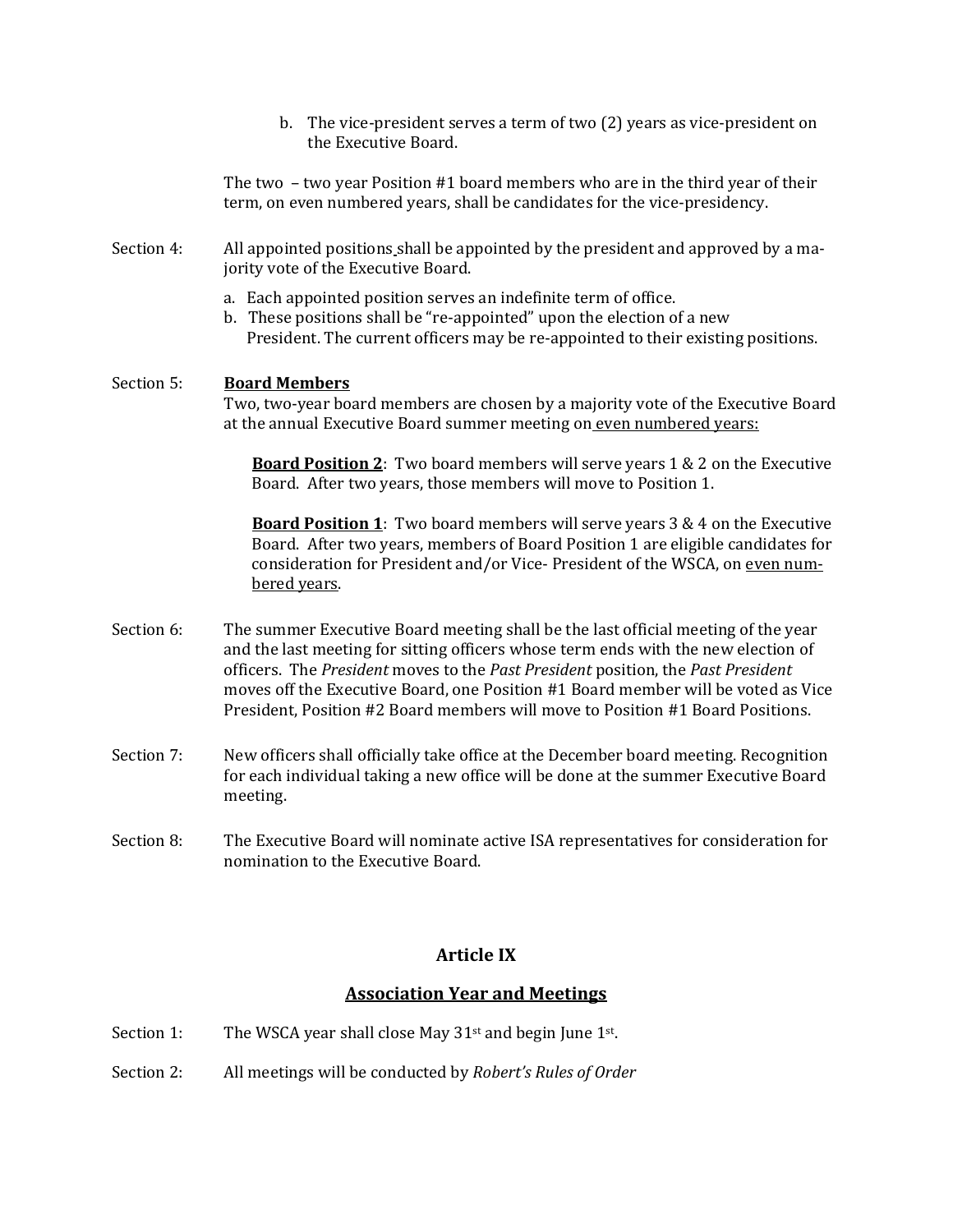Section 3: The President shall preside at all WSCA meetings. In the absence of the President, the Vice-President, the Secretary/Treasurer shall preside in order of their listing in the absence of the president.

# **Article X**

# **Inspection of Books and Records**

Section 1: All documents of every kind and description belonging to the WSCA shall be open to the inspection of all members of the association.

# **Article XI**

# **Amendments**

- Section 1: All proposed amendments to the WSCA Operating Manual shall be submitted to the Executive Secretary of the WSCA.
- Section 2: A two-thirds majority of the Executive Board present at the meeting shall be necessary for adoption of an amendment.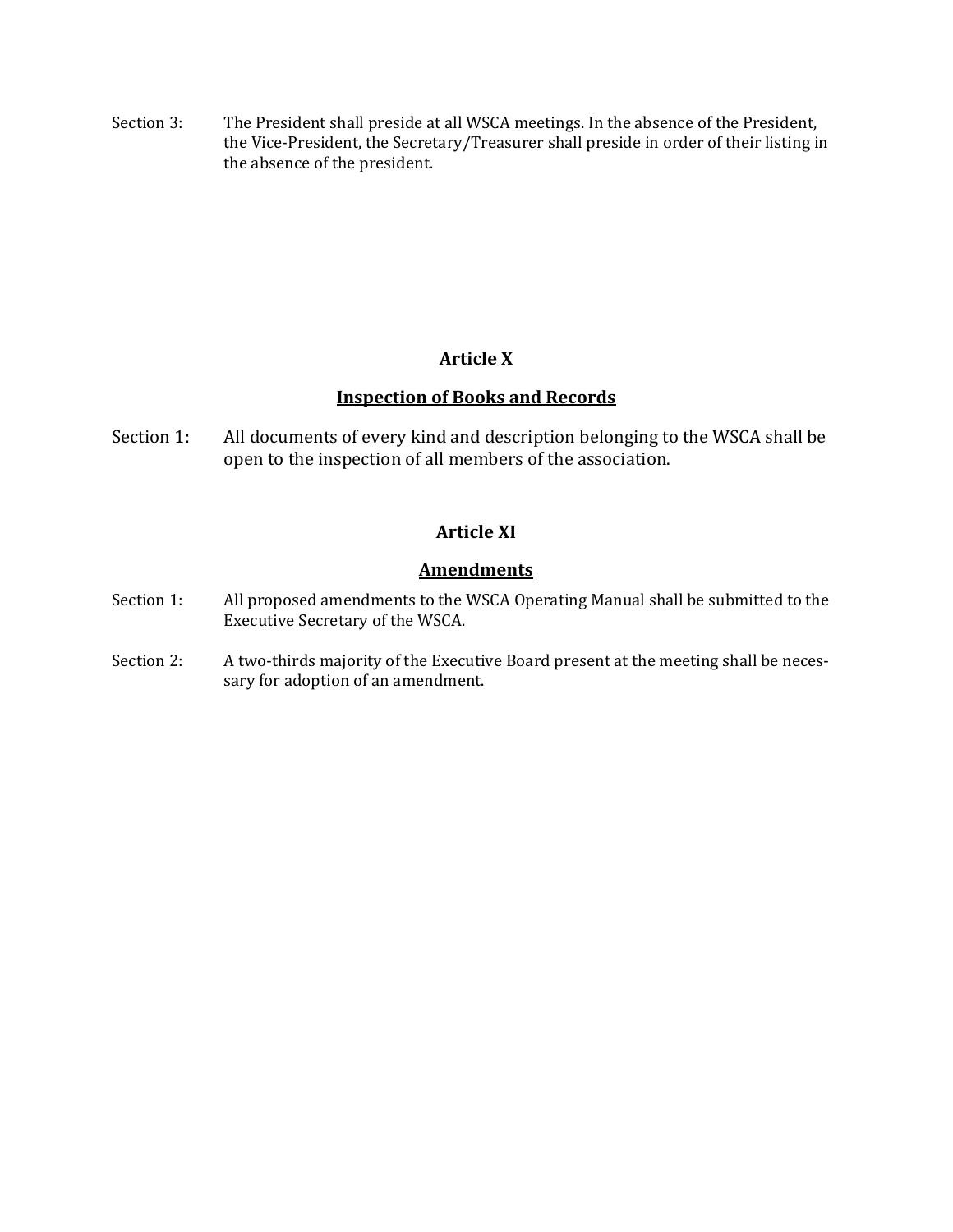# **Appendix A**

#### **Washington State Coaches Association Executive Board**

#### **2020‐'21**

#### **President**

Darrell Olson

# **Past President**

Nalin Sood

#### **Vice President**

#### Rob Friese

# **Board Member Position 1** (years 3 & 4)

Tom Harmon, Brett Lucas

# **Board Member Position 2** (years 1 & 2)

Tawnya Brewer

# **Appointed Officers and Committees**

| <b>Executive Director / Treasurer</b> | Jerry Parrish &       |
|---------------------------------------|-----------------------|
| <b>Corresponding Secretary</b>        | Jerry Parrish         |
| <b>Recording Secretary</b>            | <b>Brett Lucas</b>    |
| <b>Asstistant Executive Director</b>  | <b>Bill Ale</b>       |
| <b>WIAA Liaison</b>                   | Rob Friese            |
| <b>Magazine Editor</b>                | Mike Schick           |
| <b>Associate Magazine Editor</b>      | Barb Johnston         |
| <b>Scholarship Committee</b>          | <b>Rick Giampeitr</b> |
| <b>All State Games Liaison</b>        | Bill Alexander,       |
| <b>WSCA Operating Manual</b>          | Darrell Olson         |

**Jerry Parrish & Rob Friese Jerry Parrish Brett Lucas Bill Alexander WIAA Liaison** Rob Friese **Mike Schick Scholarship Committee** Rick Giampeitri, Tawnya Brewer, Bob Bourgette **All State Games Liaison**  Bill Alexander, Pat Fitterer **Darrell Olson**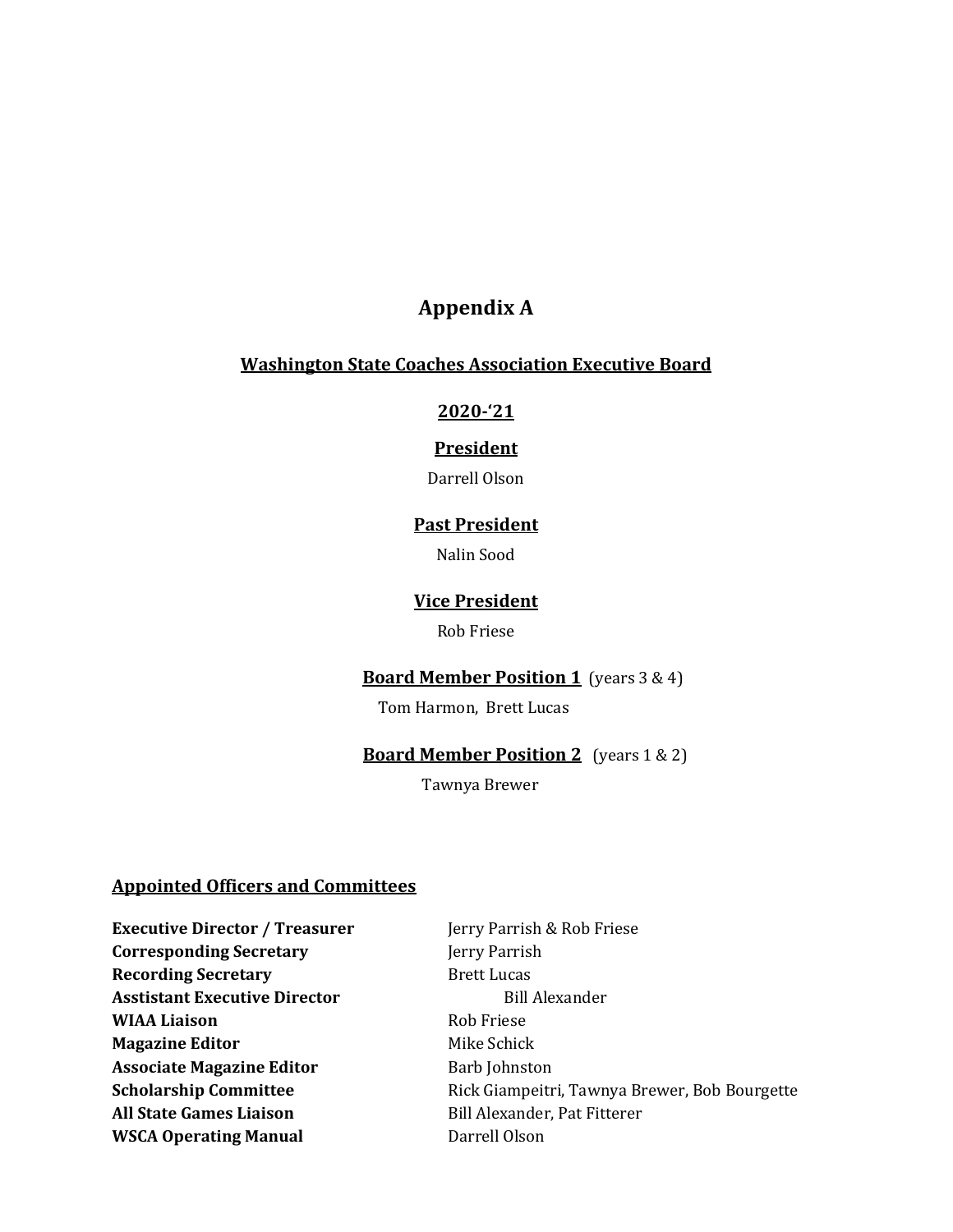**Lifetime Achievement Award Tom Harmon Career Recognition Award Brett Lucas WSCA Clock Hours Committee** Rob Friese, Pat Fitterer

**Representative Emeritus** Ed Laulainen

**Finance Committee** Darrell Olson, Rob Friese, Mike Schick, Jerry Parrish, Bill Alexander

### **Appendix B**

#### **2020‐ '21**

#### **Individual Sport Association Representatives**

| <b>Athletic Trainers</b> | Lorrie Howe                  | Eastmont                   | howel@eastmont206.org                            |
|--------------------------|------------------------------|----------------------------|--------------------------------------------------|
| Baseball                 | Brian Jackson                | Graham-Kapowsin            | bjackson@bethelsd.org                            |
| <b>Basketball - Boys</b> | Nalin Sood                   | <b>Mountlake Terrace</b>   | Soodn@edmonds.wednet.edu                         |
| Basketball - Girls       | Dan Taylor                   | King's                     | knights.in.gods.armor@gmail.com                  |
| Cheer                    | Shana Biggs                  | <b>Auburn Mountainview</b> | shana.biggs@hotmail.com                          |
| <b>Cross Country</b>     | Joe Clark                    | Lakes                      | jclark@cloverpark.k12.wa.us                      |
| Football                 | Mark Keel                    | Central Kitsap             | markk@ckschools.org                              |
| Golf                     | Andrew Hershey               | Shorewood                  | andrew.hershey@shorelineschools.org              |
| Gymnastics               | Ryan Fleisher                | Issaquah                   | issygymnastics@yahoo.com                         |
| Soccer                   | Jens Jensen<br>Nick Anderson | Royal<br>Lakewood          | jjensen@royalsd.org<br>nanderson@lwsd.wednet.edu |
| Softball                 | Tom Harmon                   | Nooksack Valley            | tom.harmon@nv.k12.wa.us                          |
| Track & Field            | Kevin Eager                  | Gig Harbor                 | wstfcaprez@gmail.com                             |
| Tennis                   | <b>Brooks Hazen</b>          | Puyallup                   | hazenbf@puyallup.k12.wa.us                       |
| Volleyball               | <b>Suzanne Marble</b>        | LaConner                   | smarble@lc.k12.wa.us                             |
| Wrestling                | <b>Brett Lucas</b>           | <b>Todd Beamer</b>         | blucas@fwps.org                                  |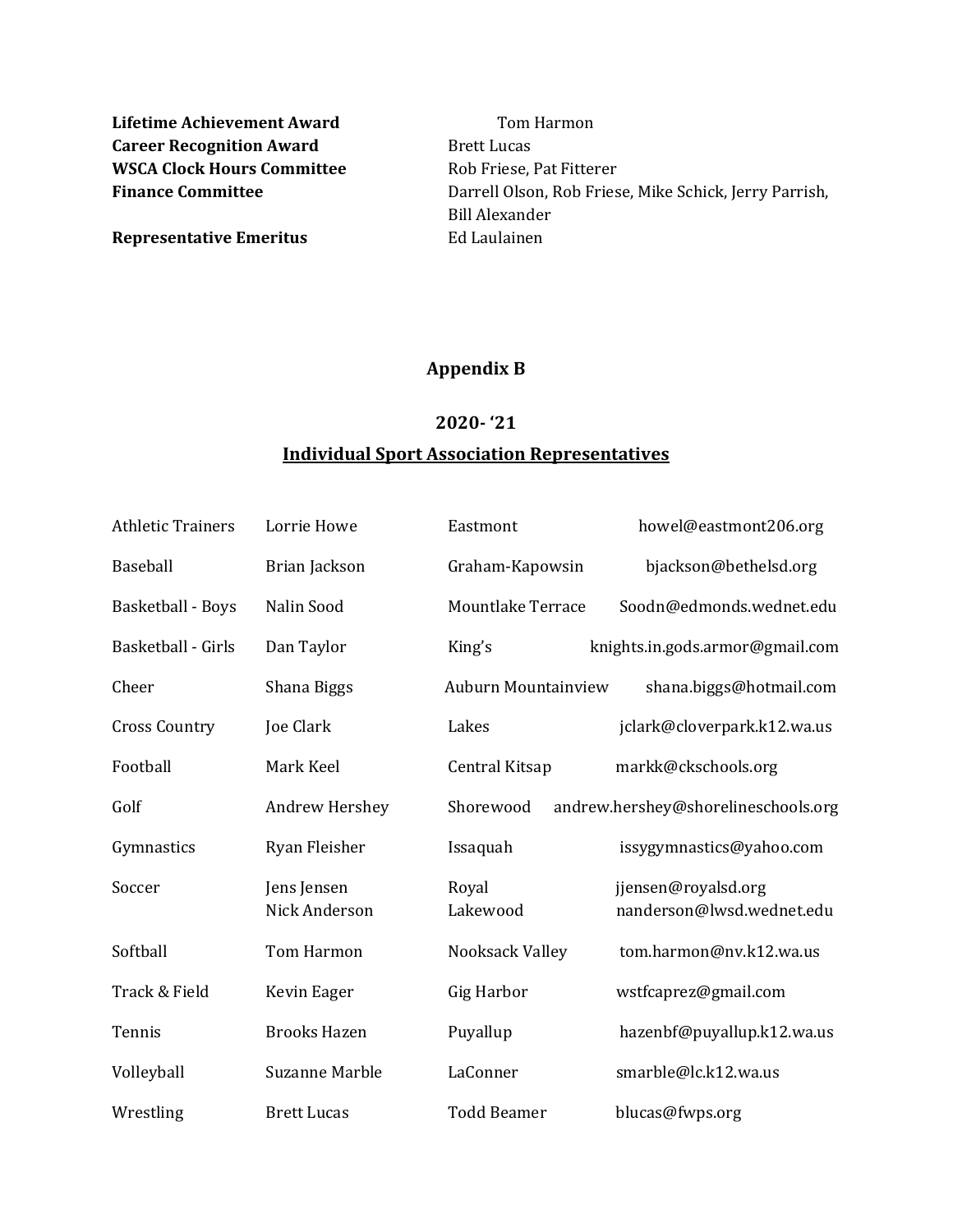# **Appendix C**

# **WSCA**

# **Senior 'All‐State Game' Request 1‐year Start‐Up Grant**

| Briefly explain the selection process for All-State team selection (must be statewide):                                                                                                                                                                                                         |  |  |
|-------------------------------------------------------------------------------------------------------------------------------------------------------------------------------------------------------------------------------------------------------------------------------------------------|--|--|
|                                                                                                                                                                                                                                                                                                 |  |  |
|                                                                                                                                                                                                                                                                                                 |  |  |
| Brief description of All-State format:                                                                                                                                                                                                                                                          |  |  |
|                                                                                                                                                                                                                                                                                                 |  |  |
| The following requirements must be completed to be approved:                                                                                                                                                                                                                                    |  |  |
|                                                                                                                                                                                                                                                                                                 |  |  |
| 2. _____You must have approved game insurance (complete the All-State Game Request form)<br>Contact Jerry Parrish for insurance application six (6) weeks prior to game.<br>Jerry Parrish, Executive Secretary, WSCA<br>18468 8th Ave. NE, Poulsbo, WA 98370; 800-441-7776; washcoach@gmail.com |  |  |
| 3. _______ All work must be done through your ISA rep. for WSCA.                                                                                                                                                                                                                                |  |  |
| 4. ______All-State contest is located 'in-state' and request may not used for the traveling all-star player/group.                                                                                                                                                                              |  |  |

5. \_\_\_\_\_\_\_All participants must be a high school senior, currently eligible, and on track to graduate from high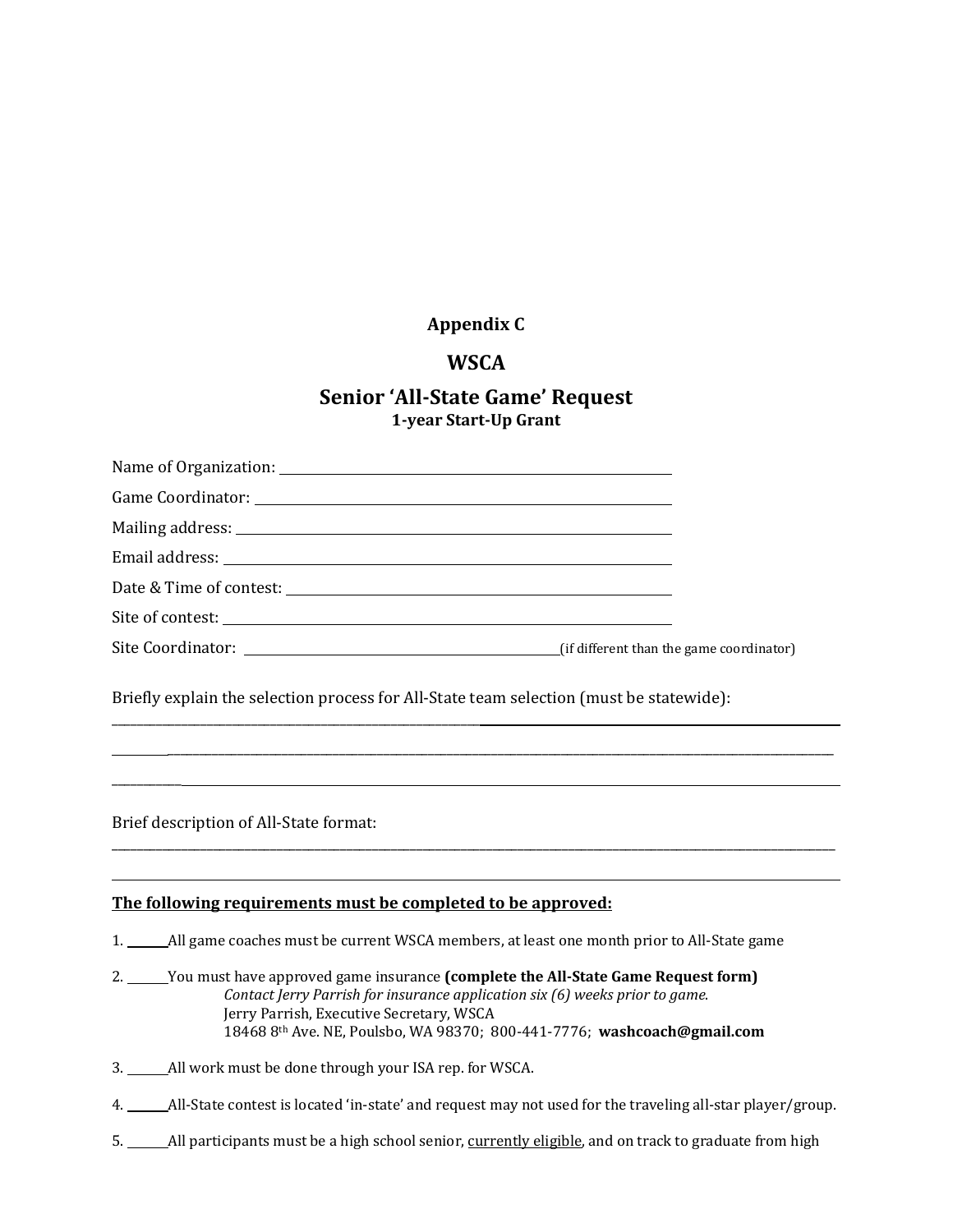school.

#### **Please complete and return BEFORE MARCH 1**

Requests will be reimbursed as per current executive board policy for game enhancement and will be sent upon receipt of completed *Game Expense Report* following the contest.

| Send forms to: Pat Fitterer |                                  | 0R           | Bill (Alex) Alexander  |
|-----------------------------|----------------------------------|--------------|------------------------|
|                             | 1005 N. 42nd Place               |              | 201 C Street SE        |
|                             | Yakima, WA 98908                 |              | Quincy, WA 98848       |
|                             | 509-966-3516                     |              | 509-237-1590           |
|                             | email: coachfitterer@hotmail.com |              | email: alexfb1@msn.com |
|                             |                                  | Appendix 'D' |                        |

# **Executive Board Travel and Reimbursement Policy**

WSCA covers travel expenses incurred by members of the Executive Board for scheduled meetings as scheduled by the president or his/her proxy which include but are not limited to the Summer, Winter, and Spring meetings.

#### **Miscellaneous Expenses**

Ground transportation, parking, and tolls incurred during travel to Executive Board and other scheduled meetings will be reimbursed. Other travel expenses may be eligible for reimbursement upon application to the WSCA President or Secretary/Treasurer.

#### **Lodging**

The President or Secretary/Treasurer will decide on how lodging expenses will be handled for each meeting. In most cases, covered hotel expenses are charged to a master account. Covered hotel expenses typically include nightly room charges but not hotel incidental charges.

#### **Board Sponsored Meals**

All board-sponsored meals are covered by WSCA. At some venues, the President or Secretary/Treasurer will establish a maximum amount per person, and individual Board members cover anything in excess of the set amount.

#### **Each meeting has specific policies:**

Summer Board Meeting (August): The Board meets one day. One night of lodging will be paid by the WSCA. One Board-Sponsored dinner will be paid by the WSCA.

**Winter Board Meetings (December):** The Board meets two days. One night of lodging will be paid by the WSCA the night of the first day meeting. Two nights may be paid for those members travelling longer than two hours or traveling over the Pass. One board sponsored dinner will be paid by the WSCA.

**Spring Board Meetings (March):** The Board meets two days. One night of lodging will be paid by the WSCA the night of the first day meeting. Two nights may be paid for those members travelling longer than two hours or traveling over the Pass. One board sponsored dinner will be paid by the WSCA.